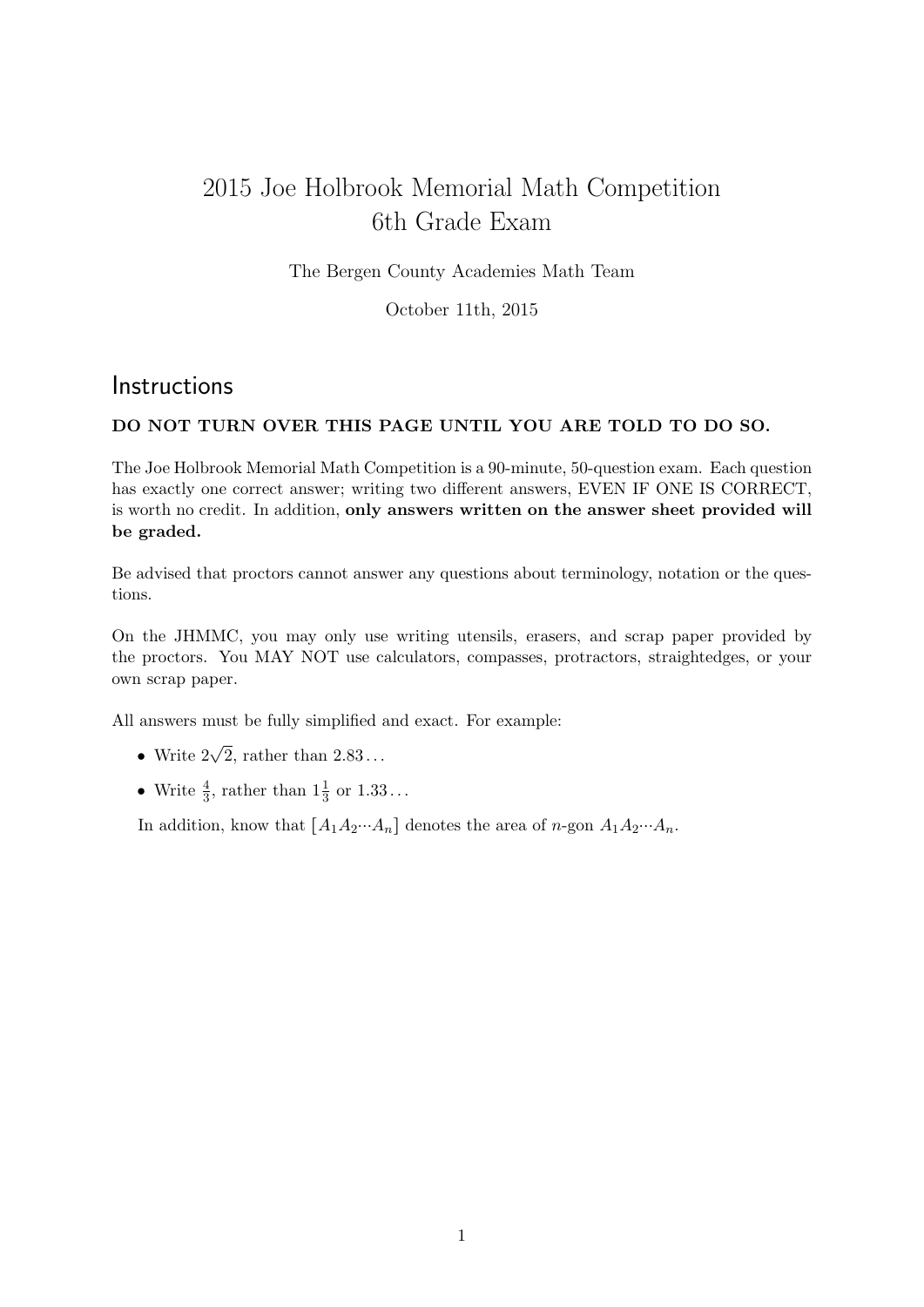- 1. What is  $7 + 9 + 10 + 10 + 7 + 2 + 2 + 1 + 1 + 1$ ?
- 2. Find  $3 \times 5 + 4 \times 2$ .
- 3. Jen loves multiplying numbers. Every time you tell her two numbers, she multiplies them and shouts out the answer. I told Jen the numbers five and six. What number does she shout out?
- 4. How many times does the Sun set between noon on Saturday and noon on the following Thursday?
- 5. Nemo has 11 goldfish in his fish tank. Each goldfish needs to eat 19 goldfish flakes daily. How many goldfish flakes, in total, does Nemo need each day to be able to feed all 11 goldfish?
- 6. What is the remainder when 123456 is divided by 5?
- 7. Find the 100th member of the following sequence:  $1, 4, 7, 10, \ldots$
- 8. Compute  $3(3(3+2)+2(3+2))+2(3(3+2)+2(3+2)).$
- 9. How many positive integers less than 100 are divisible by 7?
- 10. The mean of 2015 consecutive integers is 2. What is the median?
- 11. One floop is equal to 4 bleeps. 8 bleeps is equal to 3 plops. How many floops is equal to 48 plops?
- 12. Andrew started with seventeen pieces of candy and Jackson started with fourteen pieces of candy. Andrew went to the candy store and bought three more pieces of candy. Jackson then ate two pieces of candy. Finally, Andrew gave 5 pieces of candy to Jackson. What is the positive difference between the number of pieces of candy Andrew has and the number of pieces of candy Jackson has?
- 13. Thomas the Mouse wants to eat cheese and crackers. He has 3 kinds of cheese and 4 kinds of crackers. How many ways are there to choose 1 cheese and 1 cracker?
- 14. What is the smallest positive integer divisible by 4, 5, and 6?
- 15. What is  $0 1 + 2 3 + 4 5 + \cdots 99 + 100$ ?
- 16. What is  $\frac{1}{2} + \frac{2}{3}$  $rac{2}{3} + \frac{3}{4}$  $\frac{3}{4}$ ?
- 17. Jungle Jim, the proprietor of the jungle gym, is charging admission. If the admission fee for Matt is \$20, but he has a coupon for a 10% discount, and the admission fee for Tanny is \$25, but he has a coupon for a 15% discount on every dollar after \$5 that he pays, who pays more, and how much does he pay?
- 18. Alex the Kat is chasing Thomas the Mouse, who has a 20 foot lead. Mice run at 1 foot every two seconds, whereas Alex the Kat runs at 1 foot every one second. How many seconds does it take for Alex the Kat to catch Thomas the Mouse?
- 19. What is the last digit of  $2^{245}$ ?
- 20. Let  $s(n)$  be the sum of the digits of an integer n. Compute  $s(111111^2)$ .
- 21. Esther rolls two fair dice each with faces numbered 1 through 6. What is the probability that the product of the two rolled numbers is odd?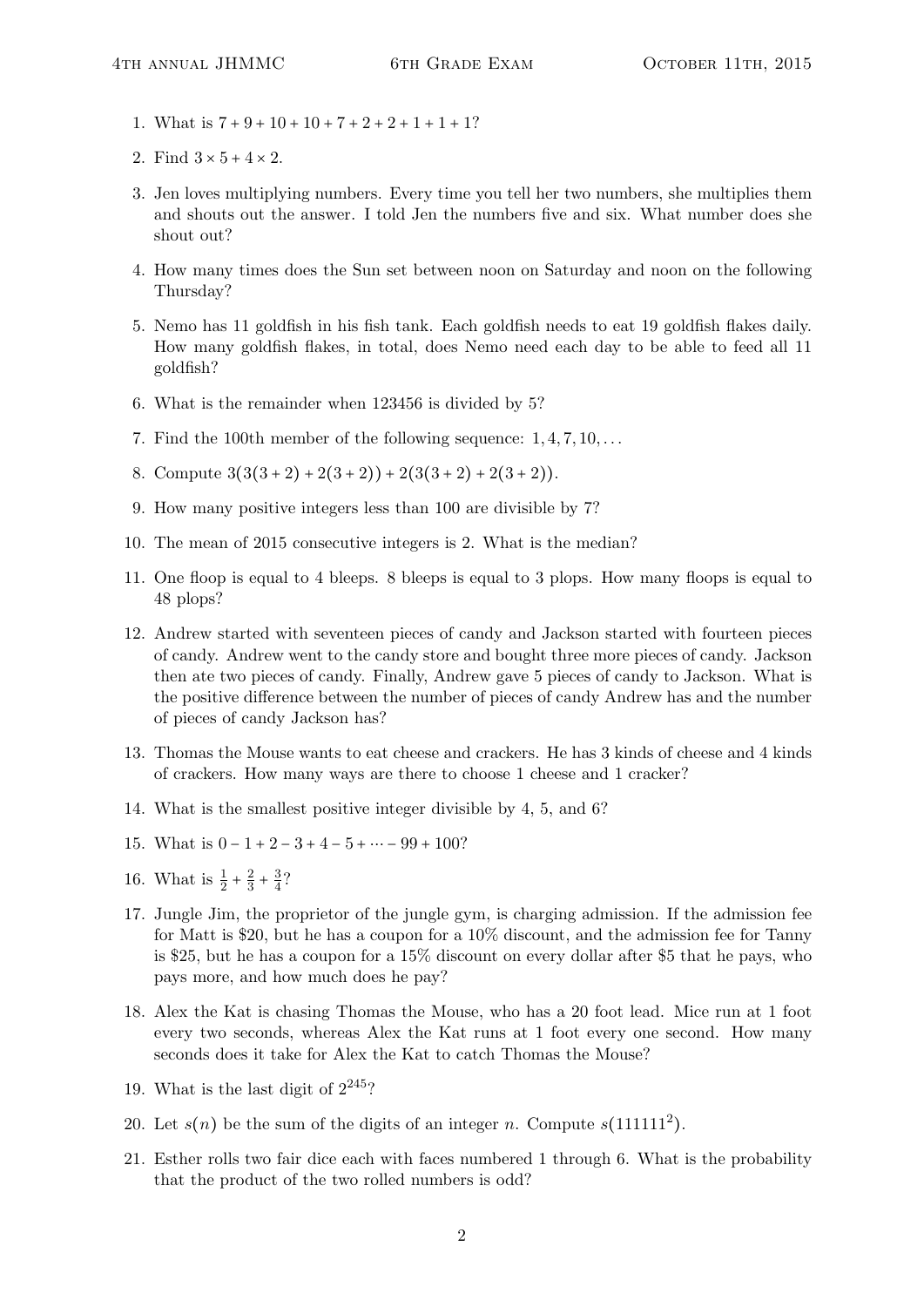- 22. Compute  $(23 + 46 \times 23 + \frac{46}{2})$  $\frac{16}{2}$ ) – 48 × 23.
- 23. How many multiples of 17 are three-digit positive integers?
- 24. Young Guy is selecting toppings for ice cream. There are 3 options: sprinkles, whipped cream, and fudge. If he is allowed to select any number of toppings, or no toppings at all, how many different ways can he have ice cream?
- 25. A square and a regular hexagon have the same perimeter. The square has side length 18. What is the side length of the hexagon?
- 26. If 75 Puzzles = 10 Dragons and 2 Dragons = 5 YoungGuys, then 1 YoungGuy is how many Puzzles?
- 27. How many distinct arrangements are there of the letters JHMMC?
- 28. Kelvin the Frog has two six-sided die. One is labeled 1, 2, 2, 3, 3, 4, and the other is labeled 1, 3, 4, 5, 6, 8. What is the probability that he gets a sum of 5 when he rolls the die?
- 29. In Part A of his math test, Minsung got seven out of ten questions correct. If there are fifteen questions in Part B of the test and all the questions are worth the same number of points, what is the least number of questions on Part B that Minsung must answer correctly to get a final score of at least 80%?
- 30. Find the sum  $10 + 11 + \cdots + 100$ .
- 31. What is the probability that a random positive two digit integer is greater than or equal to the number resulting from switching its digits?
- 32. Compute the largest prime factor of  $6^{12} + 12^6$ .
- 33. Define a sequence of integers as follows:  $a_0 = 0$ ,  $a_1 = 1$ ,  $a_2 = 2$  and for  $n \ge 3$ ,  $a_n = a_0 + \cdots + a_{n-1}$ . Find the value of  $a_8$ .
- 34. What is the largest *n* such that  $1^{1} + 2^{2} + \cdots + n^{n} \le 50000$ ?
- 35. What is the side length of a cube whose volume is numerically twice its surface area?
- 36. Consider the expression A X B Y C, where  $(A,B,C)$  is some arrangement of  $(0,1,2)$  and  $(X,Y)$  is some arrangement of  $(+, \times)$ . (For example, it could represent  $2 + 0 \times 1$ .) How many different values, respecting order of operations, can the expression A X B Y C take?
- 37. In a baseball game, the probability that Uncle Boris will pitch with his right hand is  $\frac{5}{8}$ and the probability he throws with his left hand is  $\frac{3}{8}$ . He has a  $\frac{4}{5}$  chance of throwing a good pitch with his right hand but only a  $\frac{4}{9}$  chance of a good pitch with his left. What is the probability that Uncle Boris will make a good pitch in any given throw?
- 38. Find the difference between the degree measure of an internal angle of a regular octagon and an external angle of a regular decagon.
- 39. If the sum of the digits of a 3-digit number is 15, and the number itself is a multiple of 35, what is this number?
- 40. The Stangulator creates a list of digits in the following way: 1 is listed 1 time, followed by 2 being listed 2 times, followed by 3 being listed 3 times, etc., and in general, n being listed n times. What digit occupies the 2015th position on The Stangulator's list?
- 41. A coin lands on heads with likelihood  $\frac{2}{3}$  and tails with likelihood  $\frac{1}{3}$ . If Ryan the  $\Phi$  tosses the coin 4 times, what is the probability that Ryan the  $\Phi$  will see at least two heads?